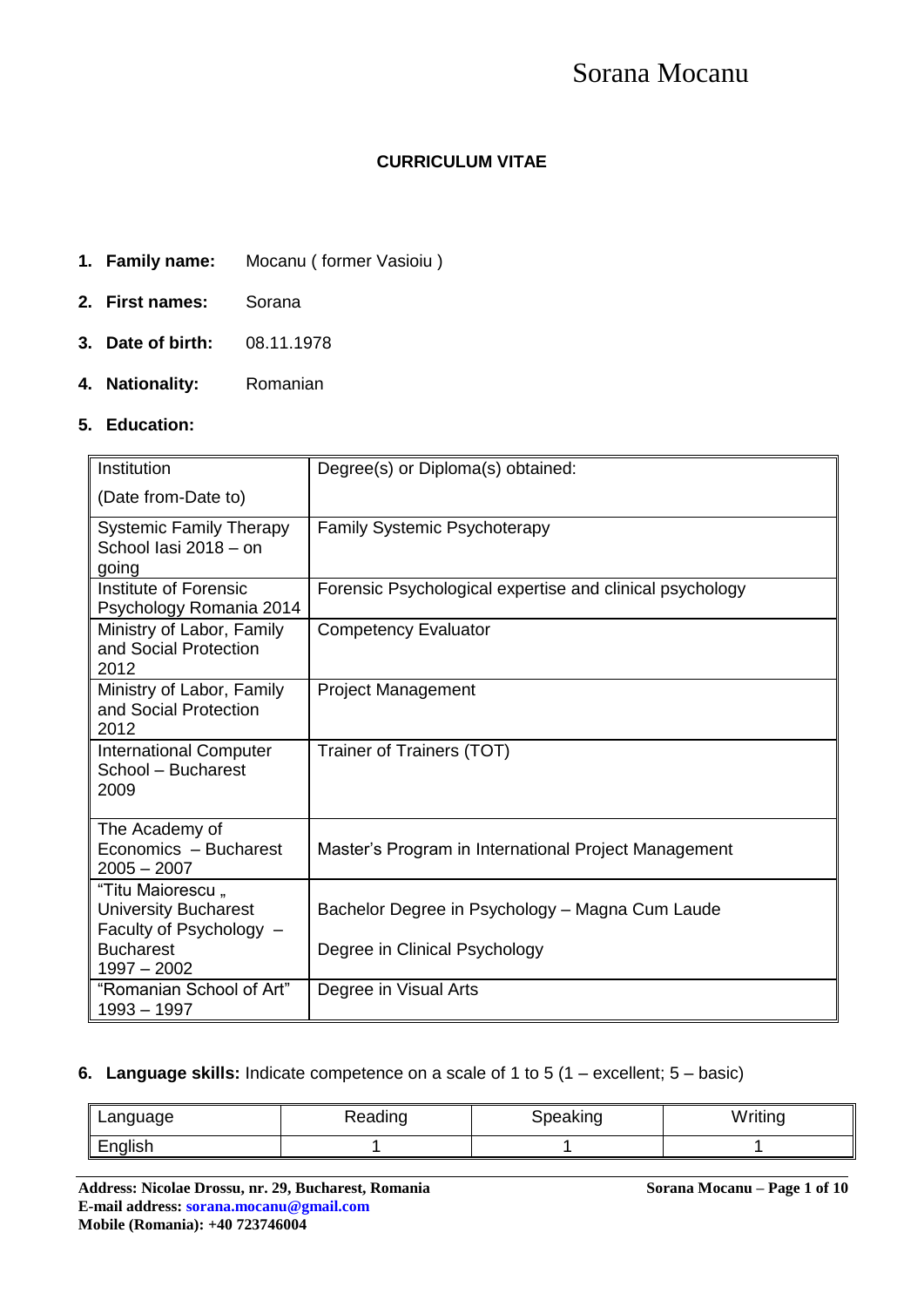## Sorana Mocanu

| Romanian/Moldavian |  |  |
|--------------------|--|--|
| French             |  |  |
| Italian            |  |  |
| Russian            |  |  |

#### **7. Membership of professional bodies:** -

- Institute for Human Relations, Bucharest Vice-President, Co-covenor for EFPA Bord for Human Rights (2016-2017).
- **8. Other skills:** Computer literacy, SPSS, Training, M&E

#### **9. Present position:** Clinical Psychologyst

#### **10. Years within the firm:** 16

## **11. Key qualifications:**

- Design and carryout training programs for counselors including training, mentoring, modeling, and supervision. Continually assess development of counselors and adapt training to meet their needs.
- Provide psychotherapy to individuals, families and groups impacted by torture, in order to model treatment methods.
- Psychological profiling,
- Psychologycal evaluations,
- Capacity Building and Organisational Development,
- Substantial experience in identifying, designing and implementing programmes for national and regional agencies;
- Facilitating mobilization of domestic and international resources, including resources under the EU Structural Funds
- Formulation of international policies and programmes to promote human rights, improve working
- and living conditions, and enhance employment opportunities,
- Training and Strategic Planning.
- Project Monitoring and Evaluation,
- Data collection and analysis, including operational research, behavioural surveys, situation
- analysis, and formative research,
- Budgeting.

#### **12. Specific experience in the region:**

| Country         | Date from - Date to |
|-----------------|---------------------|
| Romania         | $1997 - 2013$       |
| Cambodgia       | 2004                |
| Kazakhstan      | $2004 - 2005$       |
| Kyrgyz Republic | $2004 - 2006$       |
| Moldova         | $2004 - 2005$       |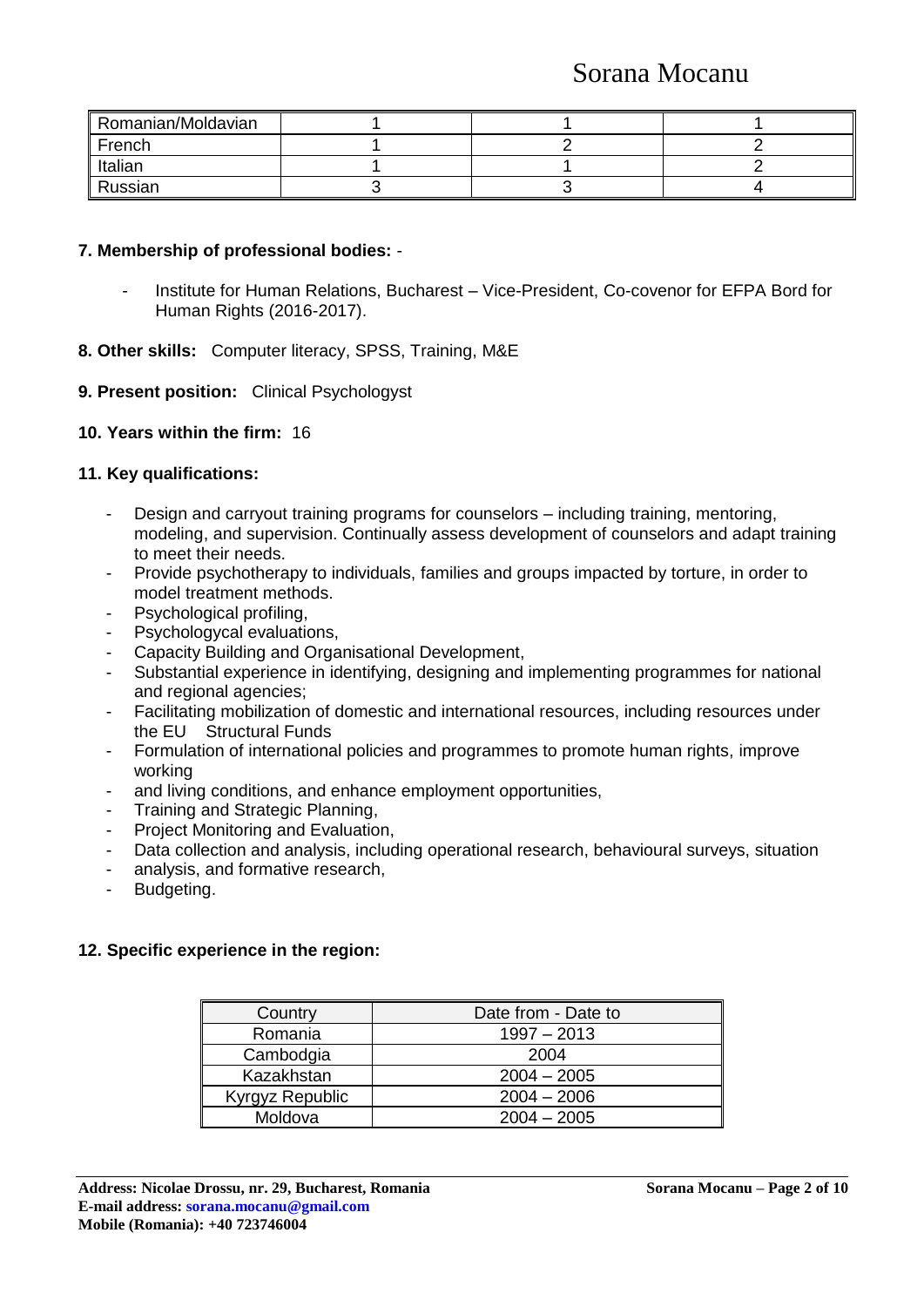## **13. Professional experience:**

| Date:       | 01.09.2014-Present                                                                                                                                                                                                                                                                                                                                                                                                                                                                                                                                                                                                                                                                                                                                                                                                                                                                                                                                                                                                                                                    |
|-------------|-----------------------------------------------------------------------------------------------------------------------------------------------------------------------------------------------------------------------------------------------------------------------------------------------------------------------------------------------------------------------------------------------------------------------------------------------------------------------------------------------------------------------------------------------------------------------------------------------------------------------------------------------------------------------------------------------------------------------------------------------------------------------------------------------------------------------------------------------------------------------------------------------------------------------------------------------------------------------------------------------------------------------------------------------------------------------|
| Location:   | Romania                                                                                                                                                                                                                                                                                                                                                                                                                                                                                                                                                                                                                                                                                                                                                                                                                                                                                                                                                                                                                                                               |
| Company     | <b>SMART HEALTH - Proffesional Psychology Association</b>                                                                                                                                                                                                                                                                                                                                                                                                                                                                                                                                                                                                                                                                                                                                                                                                                                                                                                                                                                                                             |
| Position    | Clinical psychologyst                                                                                                                                                                                                                                                                                                                                                                                                                                                                                                                                                                                                                                                                                                                                                                                                                                                                                                                                                                                                                                                 |
| Description | <b>Provide</b><br>including<br>psychological<br>assessments,<br>administration, scoring and interpretation of a wide range of<br>psychometric measures for children/youth<br>Provide interpretation of psychometric findings<br>and<br>communicate diagnoses to clients, parents, clinical staff and<br>community professionals (ie, educators) in everyday<br>language.<br>Produce comprehensive, but succinct, easy-to-read reports<br>with practical recommendations<br>Provide case consultation to clinical/educational teams and<br>support professional development of clinical/educational<br>staff.<br>Work effectively as an integral part of an interdisciplinary<br>team to provide the psychology lens in case and program<br>consultation.<br>Conduct psychological expertise and submit report for<br>courts and other investigative boddies.<br>Participate in case conference meetings to inform, assess<br>and provide consultation for treatment/educational planning<br>Present to clinical/education staff<br>for<br>professional<br>development |

| Date:       | 15.09.2002-Present                                                                                                                                                                                                                                                                                                                                                                                                                                                                                                                                                                                                                                                                         |
|-------------|--------------------------------------------------------------------------------------------------------------------------------------------------------------------------------------------------------------------------------------------------------------------------------------------------------------------------------------------------------------------------------------------------------------------------------------------------------------------------------------------------------------------------------------------------------------------------------------------------------------------------------------------------------------------------------------------|
| Location:   | Romania                                                                                                                                                                                                                                                                                                                                                                                                                                                                                                                                                                                                                                                                                    |
| Company     | Institute for Human Relations                                                                                                                                                                                                                                                                                                                                                                                                                                                                                                                                                                                                                                                              |
| Position    | Clinical psychologyst and Vicepresident                                                                                                                                                                                                                                                                                                                                                                                                                                                                                                                                                                                                                                                    |
| Description | Provide psychological expertise and to contribute to the<br>provision of optimal levels of care and therapeutic<br>approaches for beneficiares;<br>Provide psychological assessments including specialised<br>$\overline{\phantom{a}}$<br>psychometric assessment, neuropsychological assessment,<br>structured observations, clinical interviews, and to interpret<br>and integrate this data into treatment plans that are specific<br>to each client;<br>Deliver evidence-based<br>psychological treatments,<br>modifying and<br>monitoring outcome and<br>adapting<br>interventions drawing on a range of theoretical options;<br>Assess and monitor risk and draw up appropriate risk |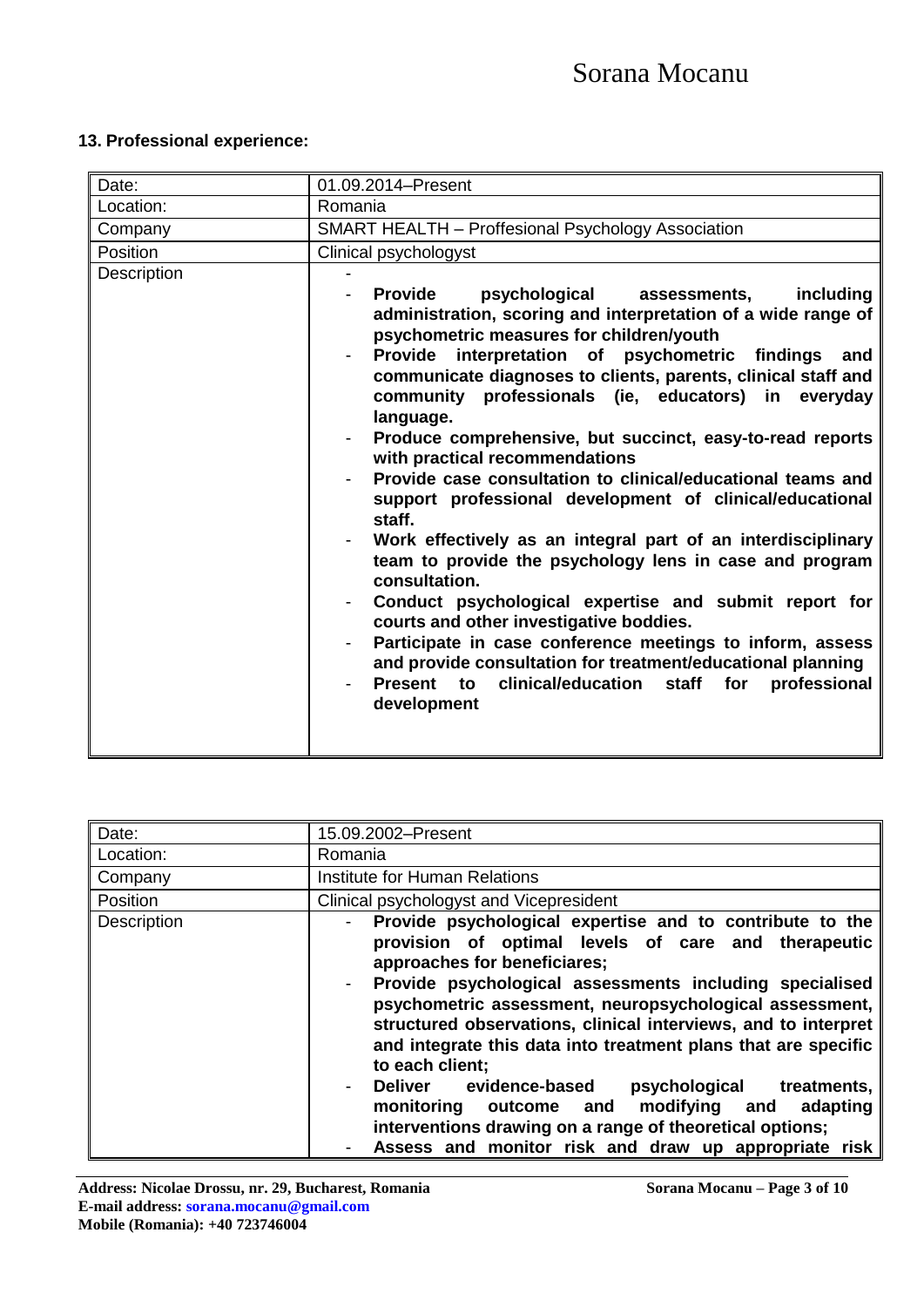| management plans with beneficiares;                                                           |
|-----------------------------------------------------------------------------------------------|
| Communicate skilfully, tactfully and sensitively highly complex<br>$\overline{\phantom{a}}$   |
| and sensitive information with clients, carers and colleagues                                 |
| taking account of sensory and cultural barriers to communication;                             |
| Provide psychological support to clients who are experiencing (or<br>$\overline{\phantom{0}}$ |
| have experienced) serious emotional trauma and also to provide                                |
| support to carers and staff working with such clients;                                        |
| Maintain the highest standards of clinical record keeping and                                 |
| report writing, including electronic data entry and recording;                                |
| Train junior psychologysts in delivering specific psychological                               |
| interventions (including motivational enhancement therapy and                                 |
| cognitive behaviour therapy).                                                                 |
| Plan and undertake teaching and training and provide supervision                              |
| for the psychological work of other multi-disciplinary staff as                               |
| appropriate;                                                                                  |
| <b>Conducting</b><br>assessments of mental health<br>services.                                |
|                                                                                               |
| Developing projects and implementation<br>plans,<br>ın                                        |
| collaboration with national partners;                                                         |
|                                                                                               |

| Date:       | 15.01.2012-Present                                                                                                                                                                                                                                                                                                                                                                                                                                                                                                                                                                                                                                                                                                                                                |
|-------------|-------------------------------------------------------------------------------------------------------------------------------------------------------------------------------------------------------------------------------------------------------------------------------------------------------------------------------------------------------------------------------------------------------------------------------------------------------------------------------------------------------------------------------------------------------------------------------------------------------------------------------------------------------------------------------------------------------------------------------------------------------------------|
| Location:   | Romania                                                                                                                                                                                                                                                                                                                                                                                                                                                                                                                                                                                                                                                                                                                                                           |
| Company     | Ministry of Education, Research, Youth and Sport and Youth for Youth<br>Foundation                                                                                                                                                                                                                                                                                                                                                                                                                                                                                                                                                                                                                                                                                |
| Position    | Psychologycal Expert                                                                                                                                                                                                                                                                                                                                                                                                                                                                                                                                                                                                                                                                                                                                              |
| Description | Reviewing / adapting / developing of a modular curricula for<br>health education<br>Raising awareness and promotion of the health basic rules<br>for children from rural areas. Developing materials and<br>production of information-education-communication for<br>65,600 children in kindergartens and primary schools, promoting<br>basic hygiene standards and maintain health, conducted in a<br>manner attractive and effective for this target group;<br>Developing of the training curricula and training of the<br>school counsellors (50), directors of schools (282),<br>management staff, monitoring, evaluation and control of the<br><b>School (210);</b><br>Conducting an impact assessment project: quantitative research,<br>qualitative study. |

| Date:       | 01.03.2010-30.09.2011                                                                                        |
|-------------|--------------------------------------------------------------------------------------------------------------|
| Location:   | Romania                                                                                                      |
| Company     | Ministry of Education, Research, Youth and Sport and Youth for Youth<br>Foundation                           |
| Position    | Expert (Psychologyst and Trainer)                                                                            |
| Description | Conducted research and preparation for the training and<br>drafting outline training plans for all sessions. |

**Address: Nicolae Drossu, nr. 29, Bucharest, Romania Sorana Mocanu – Page 4 of 10 E-mail address: sorana.mocanu@gmail.com Mobile (Romania): +40 723746004**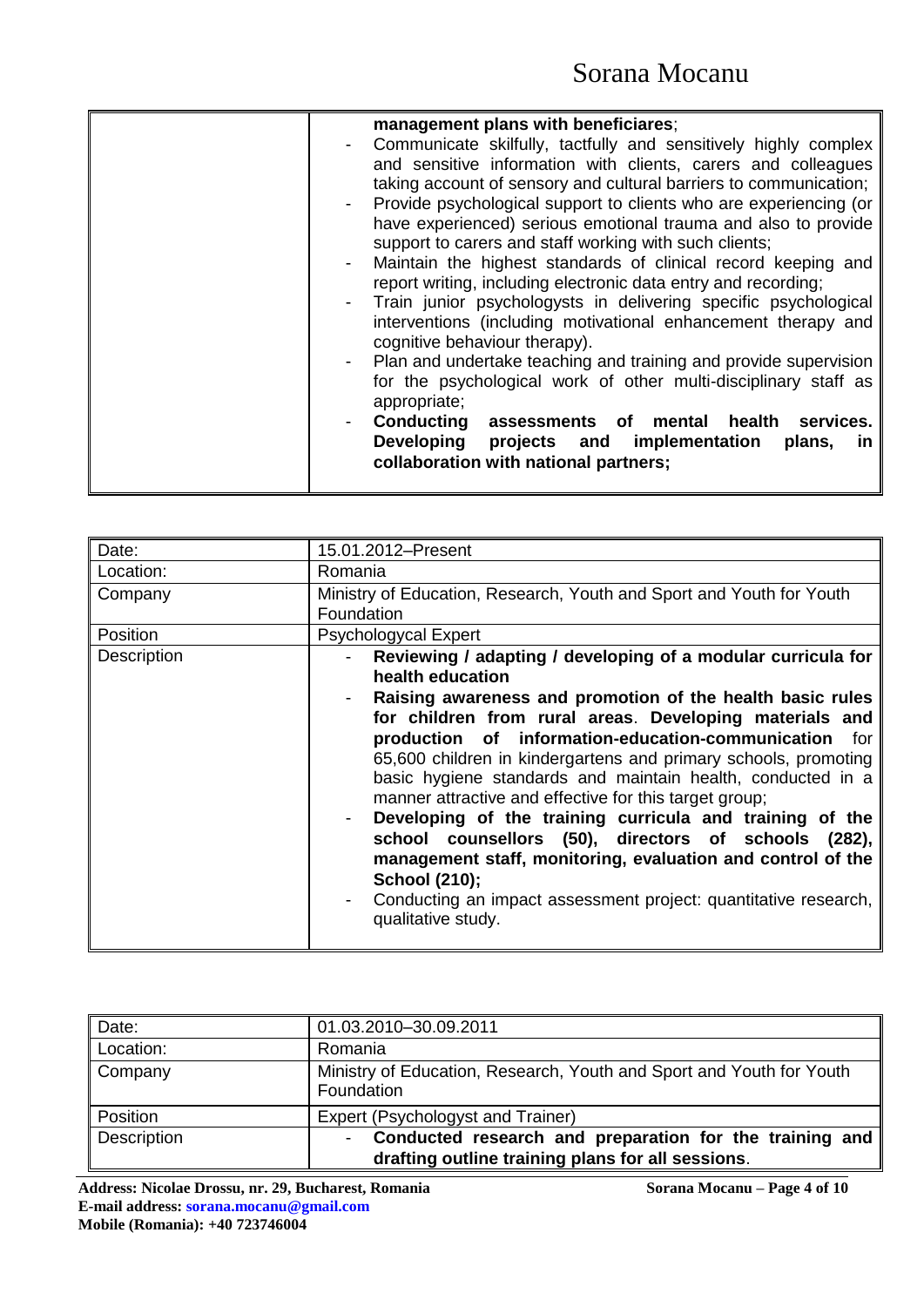|  | Development of the training curricula covering the Mental<br>Health chapters for all the key stakeholders in the Education |
|--|----------------------------------------------------------------------------------------------------------------------------|
|  | System;                                                                                                                    |
|  | Complete finalised training packages and training delivered;                                                               |
|  | Completed a training evaluation report.                                                                                    |

| Date:       | 3.03.2008-31.12.2009                                                                                                                                                                                                                                                                                                                                                                                                                                                                                                                                                                                                                                                                                                                                                                                                                                                                                                                                                                                                                                                                                                                                                                                                                                                                                                                                                                                                                                                                                                                                                                                                                                                                                                                                                                                                                                                                                                                                                                                                                            |  |
|-------------|-------------------------------------------------------------------------------------------------------------------------------------------------------------------------------------------------------------------------------------------------------------------------------------------------------------------------------------------------------------------------------------------------------------------------------------------------------------------------------------------------------------------------------------------------------------------------------------------------------------------------------------------------------------------------------------------------------------------------------------------------------------------------------------------------------------------------------------------------------------------------------------------------------------------------------------------------------------------------------------------------------------------------------------------------------------------------------------------------------------------------------------------------------------------------------------------------------------------------------------------------------------------------------------------------------------------------------------------------------------------------------------------------------------------------------------------------------------------------------------------------------------------------------------------------------------------------------------------------------------------------------------------------------------------------------------------------------------------------------------------------------------------------------------------------------------------------------------------------------------------------------------------------------------------------------------------------------------------------------------------------------------------------------------------------|--|
| Location:   | Romania                                                                                                                                                                                                                                                                                                                                                                                                                                                                                                                                                                                                                                                                                                                                                                                                                                                                                                                                                                                                                                                                                                                                                                                                                                                                                                                                                                                                                                                                                                                                                                                                                                                                                                                                                                                                                                                                                                                                                                                                                                         |  |
| Company     | The Joint United Nations Programme on HIV/AIDS - (UNAIDS)                                                                                                                                                                                                                                                                                                                                                                                                                                                                                                                                                                                                                                                                                                                                                                                                                                                                                                                                                                                                                                                                                                                                                                                                                                                                                                                                                                                                                                                                                                                                                                                                                                                                                                                                                                                                                                                                                                                                                                                       |  |
| Position    | M&E specialist                                                                                                                                                                                                                                                                                                                                                                                                                                                                                                                                                                                                                                                                                                                                                                                                                                                                                                                                                                                                                                                                                                                                                                                                                                                                                                                                                                                                                                                                                                                                                                                                                                                                                                                                                                                                                                                                                                                                                                                                                                  |  |
| Description | <b>Provided</b><br>technical<br>assistance with<br>regard<br>the<br>to<br>implementation of the HIV/AIDS project activities: develops,<br>supports and assists in the organization of the meetings and<br>activities, prepared seminars, workshops, training sessions,<br>prepared and coordinates field visits for the missions in<br>cooperation with programme, NGOs and<br>government<br>departments.<br>Provided support to consultants in implementing planned<br>activities;<br><b>Provides</b><br>technical<br>support<br>for<br>the<br>development/implementation of the National<br><b>HIV/AIDS</b><br>Strategy;<br>Ensured standard M&E tools are used in all<br>areas<br>implementing UNAIDS Funds and provide support to national<br><b>M&amp;E</b> systems;<br>Communicated regularly information of interest to the<br>with<br>counterparts,<br>drafts<br>correspondence<br>national<br>counterparts, assists in editing advocacy/informational<br>materials, which can serve as a documentary base;<br><b>Elaborated</b><br>technical<br>reports<br>regarding<br>projects<br>implementation<br>Participated in drafting TORs for all consultants, training<br>and research activities and subcontracts;<br>Contributed to the preparation of reports, project documents<br>and submissions to the Government/donors and other<br>counterparts by collecting information from and reviewing<br>programme records and relevant documents. Prepares<br>periodic and ad-hoc reports on HIV/AIDS project activities;<br>Prepared and maintains records, documents and plans for<br>the monitoring of project implementation;<br>Provided support to national M&E systems through<br><b>Romanian HIV/AIDS Centre;</b><br>Facilitated collection and analyze all information regarding<br>implementation of National AIDS Spending Accounts;<br>- Provided administrative support for UNAIDS Office in Romania<br>(processing invoices and reimbursement forms, ensures<br>management of expenses and projects accounts, other related |  |
|             |                                                                                                                                                                                                                                                                                                                                                                                                                                                                                                                                                                                                                                                                                                                                                                                                                                                                                                                                                                                                                                                                                                                                                                                                                                                                                                                                                                                                                                                                                                                                                                                                                                                                                                                                                                                                                                                                                                                                                                                                                                                 |  |
|             | tasks).                                                                                                                                                                                                                                                                                                                                                                                                                                                                                                                                                                                                                                                                                                                                                                                                                                                                                                                                                                                                                                                                                                                                                                                                                                                                                                                                                                                                                                                                                                                                                                                                                                                                                                                                                                                                                                                                                                                                                                                                                                         |  |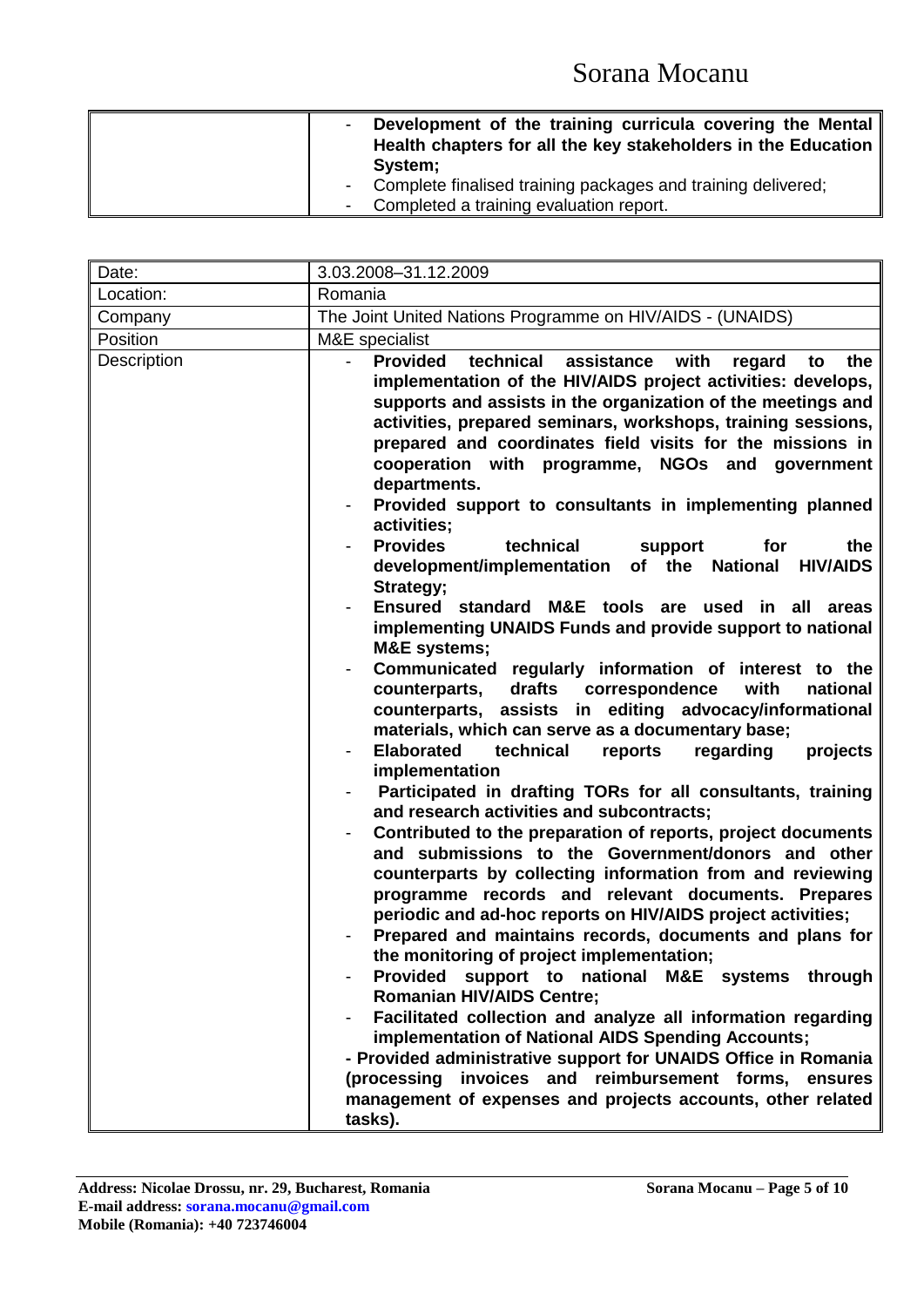| Date:       | 06.2007-10.2007                                                                                                                                                                                                                                                                                                                                                                                                                                                                                                                                                                                                                                                                                                                                                                                                                                                                                                                                                                                                                                                                                                                                                                                              |
|-------------|--------------------------------------------------------------------------------------------------------------------------------------------------------------------------------------------------------------------------------------------------------------------------------------------------------------------------------------------------------------------------------------------------------------------------------------------------------------------------------------------------------------------------------------------------------------------------------------------------------------------------------------------------------------------------------------------------------------------------------------------------------------------------------------------------------------------------------------------------------------------------------------------------------------------------------------------------------------------------------------------------------------------------------------------------------------------------------------------------------------------------------------------------------------------------------------------------------------|
| Location:   | Romania                                                                                                                                                                                                                                                                                                                                                                                                                                                                                                                                                                                                                                                                                                                                                                                                                                                                                                                                                                                                                                                                                                                                                                                                      |
| Company     | United Nations Office on Drugs and Crime (UNODC)                                                                                                                                                                                                                                                                                                                                                                                                                                                                                                                                                                                                                                                                                                                                                                                                                                                                                                                                                                                                                                                                                                                                                             |
| Position    | National Consultant on the assessment of the situation of HIV prevention<br>and treatment services available to injecting drug users (IDUs).                                                                                                                                                                                                                                                                                                                                                                                                                                                                                                                                                                                                                                                                                                                                                                                                                                                                                                                                                                                                                                                                 |
| Description | Conducted the assessment of the capacity of the local<br>Counselling and Prevention Centers of the National Anti-<br>drug Agency and local NGOs to deliver HIV prevention to<br>IDUs (including administrative capacity, sustainability,<br>staffing, training needs, data<br>technical competency,<br>collection and reporting).<br>Offered substantive support and monitoring of programmes<br>and projects on social policy and planning.<br>Conducted the evaluation of social action programmes and<br>projects, executed by governmental institutions and NGOs.<br>Identified the local stakeholders (local government, civil<br>society, PLWHA's associations, drug treatment services and<br>centres of the National Anti-drug Agency).<br>Developd an interview guide to be used for interviewing the<br>local stakeholders with regard to their level of awareness<br>and involvement in HIV prevention and treatment services<br>available to IDUs, estimated size of the IDUs' population at<br>local level, type of drugs used.<br>Examined the existing strategies developed by the local<br>authorities where medical, social and psychological aspects<br>related to drug use are reflected. |

| Date:              | 15.06.2006 - 31.12.2006                                                                                                                                                                                                                                                                                                                                                                                                                                                                                                                                                                                                                                                                                                              |
|--------------------|--------------------------------------------------------------------------------------------------------------------------------------------------------------------------------------------------------------------------------------------------------------------------------------------------------------------------------------------------------------------------------------------------------------------------------------------------------------------------------------------------------------------------------------------------------------------------------------------------------------------------------------------------------------------------------------------------------------------------------------|
| Location:          | Romania                                                                                                                                                                                                                                                                                                                                                                                                                                                                                                                                                                                                                                                                                                                              |
| Company            | United Nations Development Programme (UNDP) and General                                                                                                                                                                                                                                                                                                                                                                                                                                                                                                                                                                                                                                                                              |
|                    | <b>Inspectorate for Emergency Situations</b>                                                                                                                                                                                                                                                                                                                                                                                                                                                                                                                                                                                                                                                                                         |
| Position           | <b>Psychological Counsellor</b>                                                                                                                                                                                                                                                                                                                                                                                                                                                                                                                                                                                                                                                                                                      |
| <b>Description</b> | Provided staff with individual and/or group counseling (i.e.  <br>assessment, short-term intervention, referral), following self-<br>referral or referral by the supervisor or another professional;<br>Facilitated the treatment of psychiatric disorders primarily<br>through referrals, including to the medical services division,<br>through guidance to supervisors and<br>senior<br>and<br>management, where appropriate;<br>Identifed competent local resources for referrals whenever<br>necessary;<br>Established a network of peer helpers, including the training<br>and technical supervision of the peer helpers;<br>Pdrovide emergency psychosocial support to staff who have<br>been involved in critical incidents. |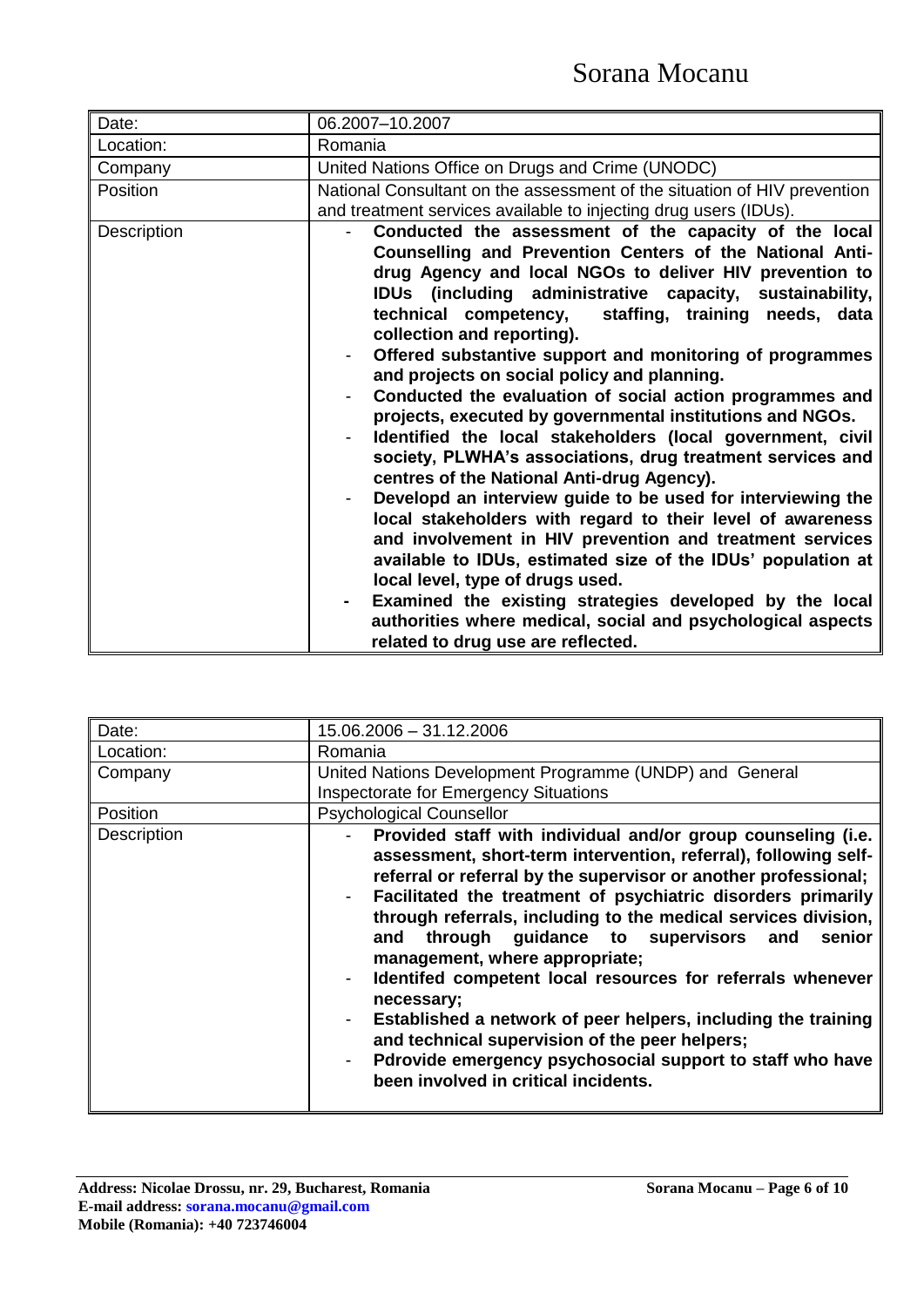| Date:       | $01.10.2005 - 02.06.2006$                                                                                                                                                                                                                                                                                                                                                                                                                                                                                                                                                                                                                                                                                                                                                                                                                                                                                                                                                                                                                                                                                                                                                            |
|-------------|--------------------------------------------------------------------------------------------------------------------------------------------------------------------------------------------------------------------------------------------------------------------------------------------------------------------------------------------------------------------------------------------------------------------------------------------------------------------------------------------------------------------------------------------------------------------------------------------------------------------------------------------------------------------------------------------------------------------------------------------------------------------------------------------------------------------------------------------------------------------------------------------------------------------------------------------------------------------------------------------------------------------------------------------------------------------------------------------------------------------------------------------------------------------------------------|
| Location:   | Bishkek, Kyrgyz Republic                                                                                                                                                                                                                                                                                                                                                                                                                                                                                                                                                                                                                                                                                                                                                                                                                                                                                                                                                                                                                                                                                                                                                             |
| Company     | UNV Kyrgyzstan and UNFPA Kyrgyzstan                                                                                                                                                                                                                                                                                                                                                                                                                                                                                                                                                                                                                                                                                                                                                                                                                                                                                                                                                                                                                                                                                                                                                  |
| Position    | Psychologyst- Consultant                                                                                                                                                                                                                                                                                                                                                                                                                                                                                                                                                                                                                                                                                                                                                                                                                                                                                                                                                                                                                                                                                                                                                             |
| Description | Monitored and evaluated the established "Youth Friendly<br>Centres" and supported the activities of the "National AIDS<br>Centre" and its regional offices;<br>Conducted research and social analysis for a number of UNFPA<br>Project Proposals including Health and Family Planning, BCC and<br>HIV/AIDS prevention;<br>Conducted the assessment of the capacity of the local<br>Counselling and Prevention Centers of the Unit for<br>Coordination and Monitoring in HIV/AIDS area and local<br>NGOs to deliver HIV prevention to IDUs (including<br>capacity, sustainability,<br>technical<br>administrative<br>competency, staffing, training needs, data collection and<br>reporting);<br>Participated in nationwide awareness-raising campaigns, in<br>cooperation with the government, non-governmental<br>organizations, international donors and other UN agencies;<br>Introduced new entertainment-education techniques, such as the<br>production of soap operas or youth radio programmes related to<br>HIV/AIDS;<br>Wrote the Volunteer Management Handbook for United Nations<br>Volunteer Kyrgyzstan;<br>Built capacity through staff training and advisory support. |

| Date:       | $2005 - 2006$                                                                                                                                                                                                                                                                                                                                                                                                                                                                                                                                                     |
|-------------|-------------------------------------------------------------------------------------------------------------------------------------------------------------------------------------------------------------------------------------------------------------------------------------------------------------------------------------------------------------------------------------------------------------------------------------------------------------------------------------------------------------------------------------------------------------------|
| Location:   | <b>Kyrgyz Republic</b>                                                                                                                                                                                                                                                                                                                                                                                                                                                                                                                                            |
| Company     | Kyrgyz Government – The Unit for Coordination and Monitoring in<br>HIV/AIDS area                                                                                                                                                                                                                                                                                                                                                                                                                                                                                  |
| Position    | <b>Social Policy Advisor</b>                                                                                                                                                                                                                                                                                                                                                                                                                                                                                                                                      |
| Description | Assisted the Kyrgyz Government in the drafting of the<br><b>National HIV/AIDS Strategy;</b><br>Enhanced local and central administrative capacity to<br>implement and monitor sustainable policies and programs;<br>Successfully bridged between local organization and the<br>Kyrgyz Government to identify recommendations and best<br>practices;<br>Created a virtual network between local authorities, local NGOs<br>and Central Authority for a more sustainable implementation of<br>health related programmes and a better understanding of the<br>needs. |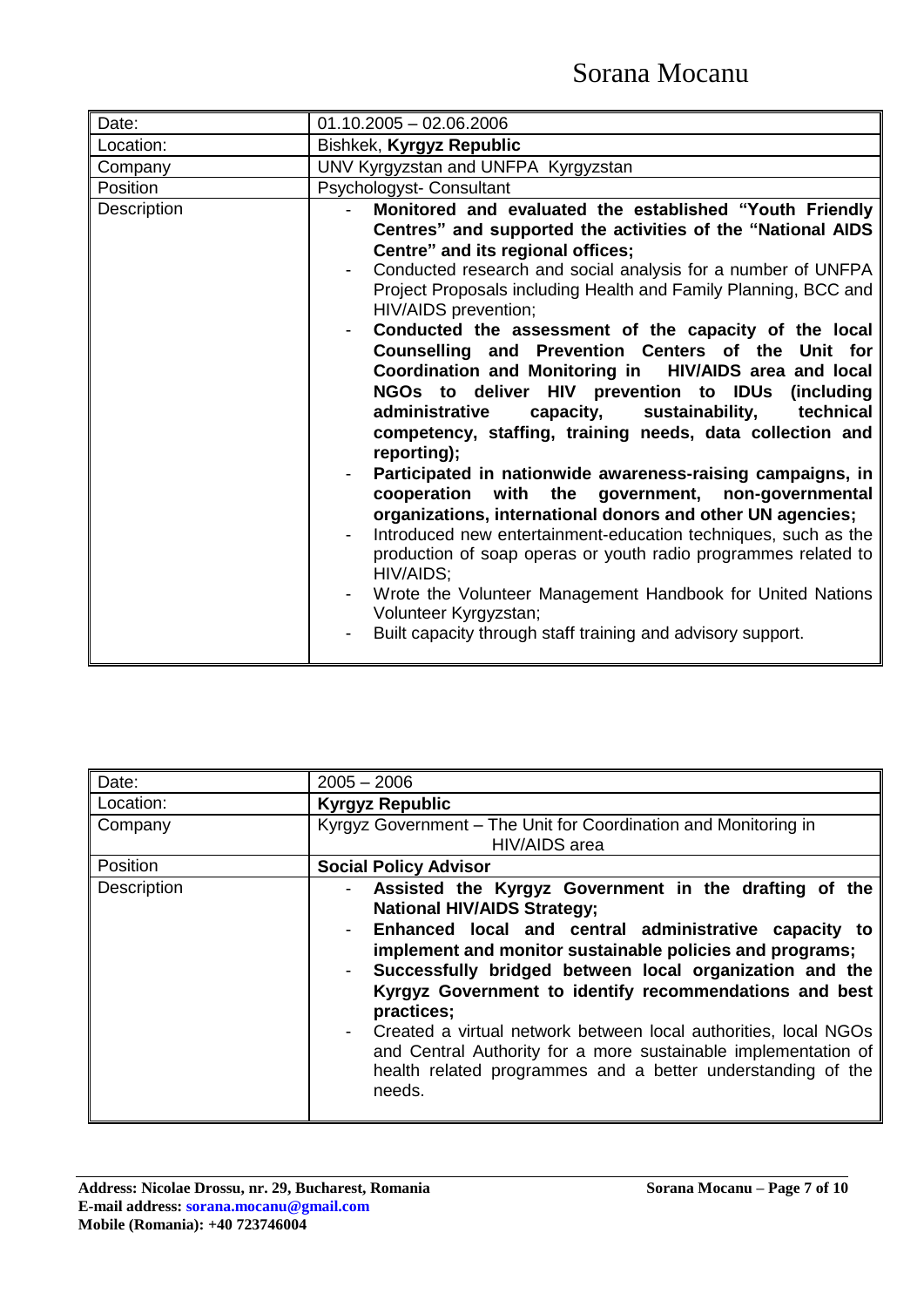| Date:       | $2001 - 2005$                                                                                                                                                                                                                                                                                                                                                                                                                                                                                                                                                                                                                                                                                                                                                                                                                                                                                                                                                                                                                                                                                                                                                                                                                                                                                                                                                                                                                                                                                                                                                                                                                                                                                                                                                                                                                                                          |
|-------------|------------------------------------------------------------------------------------------------------------------------------------------------------------------------------------------------------------------------------------------------------------------------------------------------------------------------------------------------------------------------------------------------------------------------------------------------------------------------------------------------------------------------------------------------------------------------------------------------------------------------------------------------------------------------------------------------------------------------------------------------------------------------------------------------------------------------------------------------------------------------------------------------------------------------------------------------------------------------------------------------------------------------------------------------------------------------------------------------------------------------------------------------------------------------------------------------------------------------------------------------------------------------------------------------------------------------------------------------------------------------------------------------------------------------------------------------------------------------------------------------------------------------------------------------------------------------------------------------------------------------------------------------------------------------------------------------------------------------------------------------------------------------------------------------------------------------------------------------------------------------|
| Location:   | Romania, Kyrgyzstan, Kazakhstan, Moldova                                                                                                                                                                                                                                                                                                                                                                                                                                                                                                                                                                                                                                                                                                                                                                                                                                                                                                                                                                                                                                                                                                                                                                                                                                                                                                                                                                                                                                                                                                                                                                                                                                                                                                                                                                                                                               |
| Company     | <b>United Nations Development Programme (UNDP)</b>                                                                                                                                                                                                                                                                                                                                                                                                                                                                                                                                                                                                                                                                                                                                                                                                                                                                                                                                                                                                                                                                                                                                                                                                                                                                                                                                                                                                                                                                                                                                                                                                                                                                                                                                                                                                                     |
| Position    | <b>Psychological Counsellor</b>                                                                                                                                                                                                                                                                                                                                                                                                                                                                                                                                                                                                                                                                                                                                                                                                                                                                                                                                                                                                                                                                                                                                                                                                                                                                                                                                                                                                                                                                                                                                                                                                                                                                                                                                                                                                                                        |
| Description | Conducted activities alongside a team of UNDP experts in<br>preparing assessment instruments for developing training<br>programs for educators in both rural and urban areas in<br>various countries in Eastern Europe as well as Central Asia<br>(Kyrgyzstan, Kazakhstan);<br>Worked with the Romanian Government (the Ministry of<br>Education and the Ministry of Health) in elaborating the guiding<br>principles of the program "Health Education in the Romanian<br>School",<br>approaching different issues<br>including<br>HIV/STI<br>prevention, family planning and the prevention of illegal<br>substances use and abuse;<br>Coordinated local and international experts in providing<br>professional training and<br>counselling to students and<br>educators in high schools and universities in more than 100<br>international<br>locations,<br>national<br>and<br>as<br>part<br>of a<br>development programme for the promotion of healthy sexual<br>education and HIV/STI prevention;<br>Reported to UNDP Romania CO, on a quarterly basis, on the<br>delivery of stated activities and outputs as identified in the project<br>document as well as constant monitoring and evaluation of the<br>project impact on targeted groups.<br>Designed, prepared and organized awareness caravans and<br>meetings/debates, both in terms of substance and logistics<br>(including<br>selection<br>service<br>of<br>suppliers,<br>relevant<br>participants, location, etc);<br>Prepared for submission to UNDP Romania CO an Annual<br>Progress Report as well as a Quarterly Progress Reports to the<br>tripartite review meetings;<br>Conducted numerous in-country and aboard research activities<br>for the development of materials aimed at improving the quality of<br>services provided by peer educators and counsellors on health<br>related issues. |

| Date:       | $2002 - 2005$                                                                                                                                |
|-------------|----------------------------------------------------------------------------------------------------------------------------------------------|
| Location:   | Romania                                                                                                                                      |
| ∥ Company   | University of « Titu Maiorescu » Faculty of Psychology                                                                                       |
| Position    | <b>University professor</b>                                                                                                                  |
| Description | Social psychology;<br>۰<br><b>Clinical Psychology;</b><br>$\blacksquare$<br>Research techniques and methodology.<br>$\overline{\phantom{a}}$ |
|             |                                                                                                                                              |

| Date:     | 200'<br>റററ<br>ນນ<br>_ |
|-----------|------------------------|
| - -       | מו                     |
| Location. | komania                |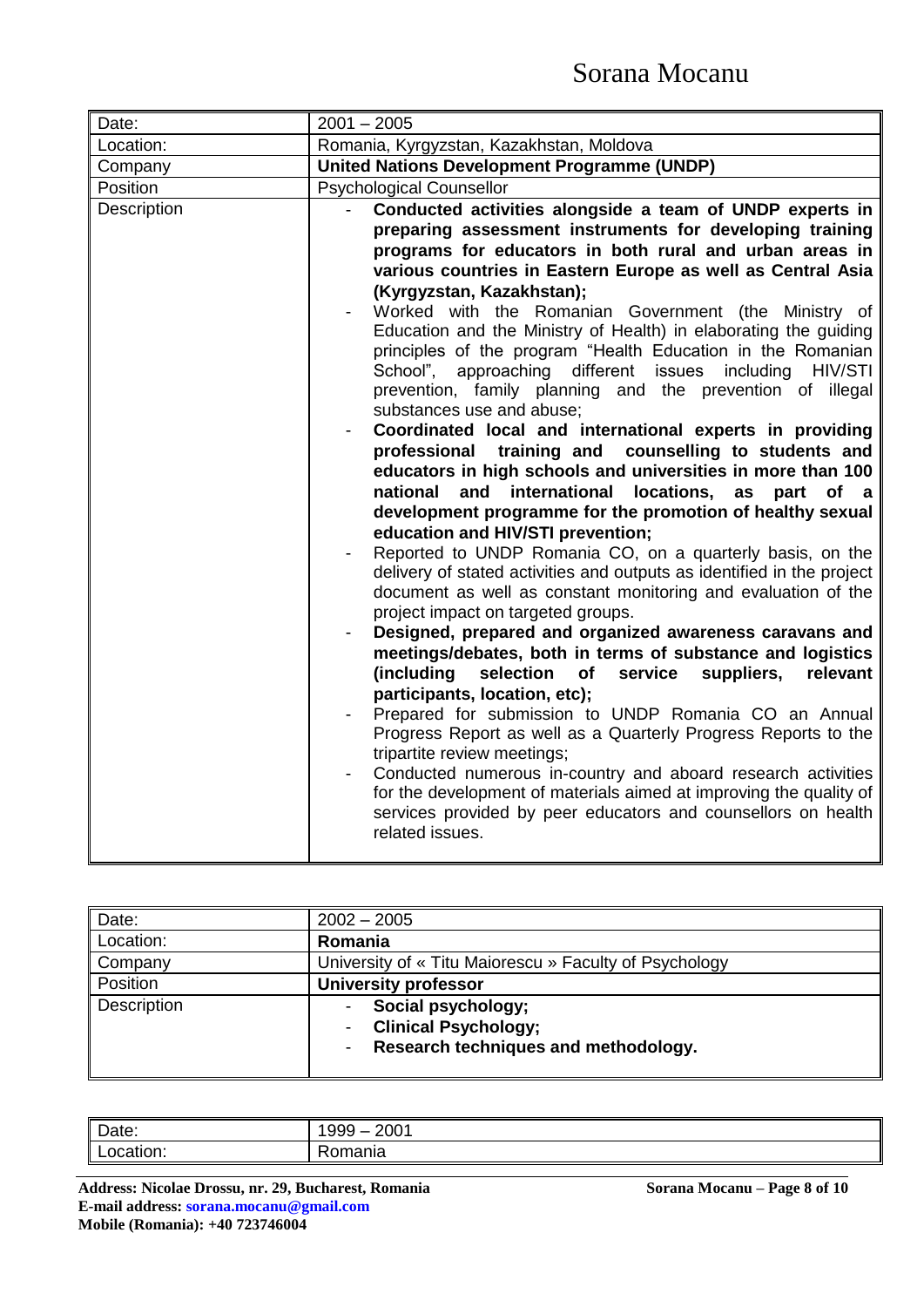| Company     | <b>ACCEPT Romania</b>                                                                                                                                                                                                                                                                                                                                                                                                                                                                                                                                                                                                                                                                         |
|-------------|-----------------------------------------------------------------------------------------------------------------------------------------------------------------------------------------------------------------------------------------------------------------------------------------------------------------------------------------------------------------------------------------------------------------------------------------------------------------------------------------------------------------------------------------------------------------------------------------------------------------------------------------------------------------------------------------------|
| Position    | <b>Project Coordinator/Research Specialist</b>                                                                                                                                                                                                                                                                                                                                                                                                                                                                                                                                                                                                                                                |
| Description | Examined social aspects of at-risk behaviour and plan<br>$\overline{\phantom{0}}$<br>processes and strategies for vulnerable groups to address<br>them through long term, sustainable interventions;<br>Assisted in the preparation of donor reports and monitoring and<br>evaluation plans for ACCEPT Romania projects to provide<br>detailed definitions of performance and target values;<br>Conducted psychological counselling sessions for ACCEPT<br>target groups and education for a healthy sexual life, STD<br>and HIV/AIDS prevention;<br>Prepared briefs and articles on ACCEPT Romania activities within<br>the country and update the information contained on the Web<br>Page. |

| Date:       | 1997 - 1999                                                                                                                                                                                                                                                                                                                                                                                                                                                                                                                                                                                                                                                                                       |
|-------------|---------------------------------------------------------------------------------------------------------------------------------------------------------------------------------------------------------------------------------------------------------------------------------------------------------------------------------------------------------------------------------------------------------------------------------------------------------------------------------------------------------------------------------------------------------------------------------------------------------------------------------------------------------------------------------------------------|
|             |                                                                                                                                                                                                                                                                                                                                                                                                                                                                                                                                                                                                                                                                                                   |
| Location:   | Romania                                                                                                                                                                                                                                                                                                                                                                                                                                                                                                                                                                                                                                                                                           |
| Company     | Romanian Angel Appeal - NGO                                                                                                                                                                                                                                                                                                                                                                                                                                                                                                                                                                                                                                                                       |
| Position    | <b>Project Coordinator</b>                                                                                                                                                                                                                                                                                                                                                                                                                                                                                                                                                                                                                                                                        |
| Description | Helped design and coordinate the RAA HIV/AIDS project (the<br>on-line research and self-help exchange) aimed at increasing<br>the access of the population to information on HIV/AIDS<br>through the use of new technologies (Internet);<br>Carried out research and data analysis for various national<br>awareness campaigns on HIV/AIDS and high-risk social<br>groups;<br>Conducted outreach campaigns for the rehabilitation and<br>reintegration of children with mental disabilities from a number of<br>placement centres throughout Romania;<br>Represented the organization at national conferences and<br>meetings;<br>Performed any other duties as assigned by the Country Director. |

**14. Others relevant information** (egg. Publications, Training sessions attended)**:** 

#### - 2005 – Co-author

**Save the Children – Romania and ANA (Romanian National Anti-drug Agency) Multimedia CD on drug use prevention for teenagers and trainers.**

- 2005 – Co-author

Romanian Ministry of Education brochure for social workers and counselors on child abuse.

- 2005 – Co-author

Romanian Ministry of Education brochure for parent's education campaign.

- 2005 – Co-author